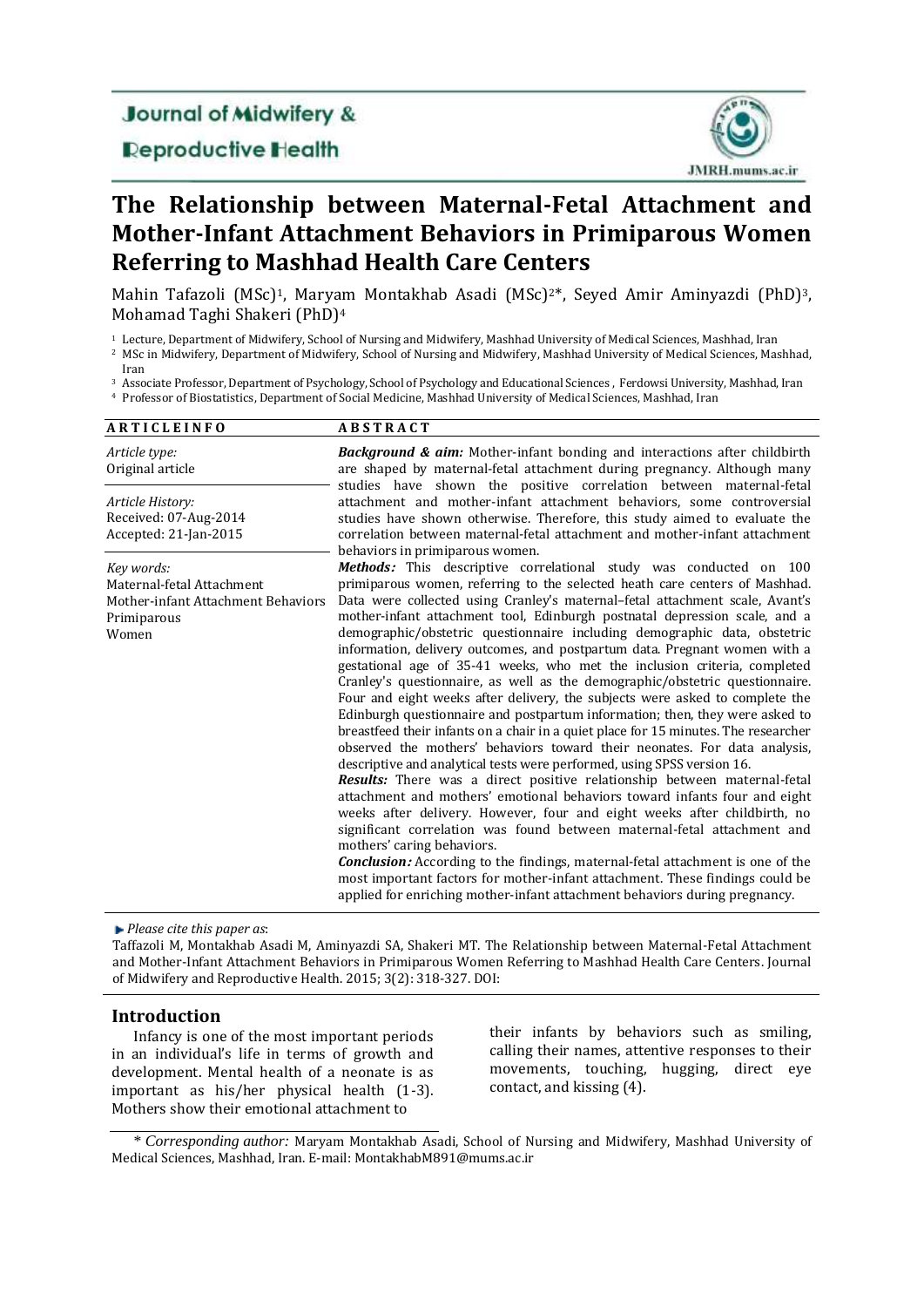Mother-infant attachment reflects the quality of mother's emotional feelings and behaviors toward her baby; this bonding emerges in behaviors which indicate the mother's attention and care. These behaviors include affectionate, proximity, and caring behaviors (5).

According to previous studies, women with stronger attachment to their children are most often sensitive to their children's needs. This sensitivity positively influences the infant's future psychosocial function and development of personality traits such as curiosity, sociability, self-confidence, independence, collaboration, and honesty, which are gradually formed (6).

On the other hand, children with insecure mother-infant bonding experience less emotional and mental development, poor social interactions, and stronger tendencies to escape from school; moreover, they are less able to form long-term relations and show more aggressive behaviors, compared to others (7, 8).

Several factors affect maternal–fetal attachment such as mother's personality disorders including psychiatric diseases, depression, bipolar disorders, and schizophrenia (9), marital satisfaction, instable family status (10), mother's early attachment experiences during childhood, and support provided by others during and after pregnancy (11, 12).

According to previous research, motherinfant attachment and interactive behaviors are formed during pregnancy by maternal-fetal attachment (13-15). Speckhard believes that maternal-fetal attachment is formed before the neonate's birth when the mother begins to form a mental image of the baby and imagines supporting her infant (16). Cranley also stated that changes in the quality of mother-infant relation starts before birth (13).

Maternal-fetal attachment refers to the relation between mother and fetus, which is related to the mother's mental image of the infant. This form of attachment is shaped during pregnancy, gradually improves in the third semester, and continues after delivery (17, 18). The emerging maternal-fetal attachment could be a predictor for the attitude and performance of mothers after delivery, as well as motherinfant interactions and attachment patterns after birth (19).

Mothers, who are sensitive about their maternal role during pregnancy, remain sensitive after childbirth (20). Pregnant women form an attachment to the fetus by talking to it, touching the abdomen, and paying attention to its movements. These mothers are ready to form a pleasant communication with their babies after delivery (21).

Moreover, increasing maternal-fetal attachment leads to healthy eating, alcohol withdrawal, positive attitudes towards the fetus, attention to fetal movements, and other interactive behaviors with the fetus. All these behaviors could lead to the acceptance of maternal role and promotion of physical and psychological health in mothers and infants (22).

As Reading et al. indicated (1982), strong maternal-fetal attachment is positively associated with healthy behaviors in mothers (23); these healthy behaviors lead to the promotion of maternal, fetal, and neonatal health (24). As Leifer (1986) (25), Fuller (1989) (26), and Muller (1996) (27) reported in different studies, emotional behaviors and maternal-fetal attachment during pregnancy could be predictors of mother-infant attachment behaviors.

Although most studies have shown a positive relationship between maternal-fetal attachment and mother-infant attachment behaviors, some controversial studies have reported otherwise. For instance, Davis (1989) reported no significant difference in the attachment behaviors of mothers with and without abdominal touching during the third semester of pregnancy (28). Similarly, Cranley (1981) found no relationship between maternal-fetal attachment and maternal feelings in the first three days after birth (29).

Considering the results of these controversial studies, personal/cultural differences, and the importance of the advisory, supportive, and administrative role of midwives during and after pregnancy, this study aimed to determine the relationship between maternalfetal attachment and mother-infant attachment behaviors. By determining the influential factors, applying effective strategies, and preventing the infants' deprivation of maternal affection, the psychological health of mothers and infants can be promoted.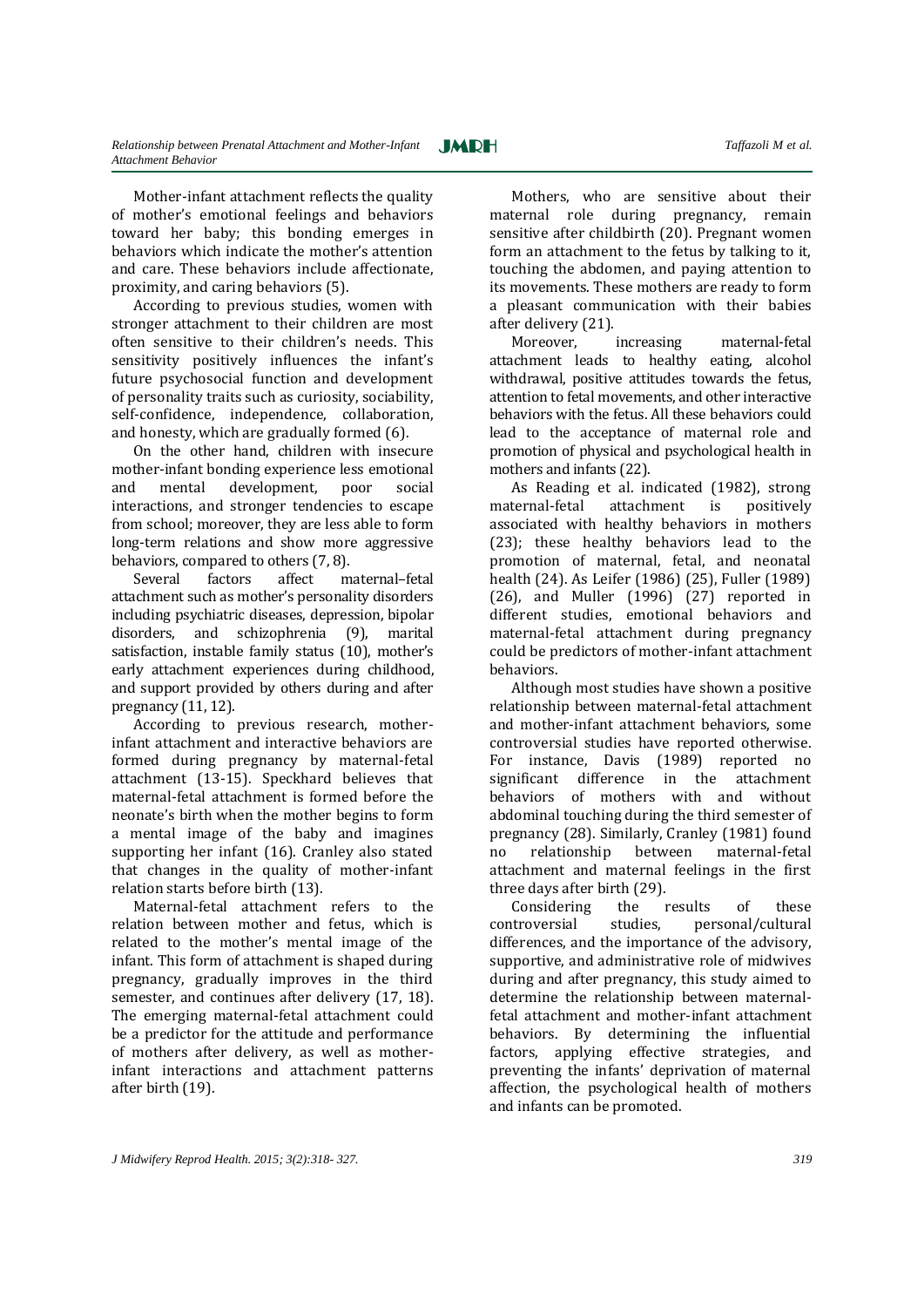#### **Materials and Methods**

This descriptive correlational study was conducted on 100 primiparous women, who referred to the selected health care centers of Mashhad for pregnancy care. The sample size was calculated based on a pilot study on 20 primiparous women, using the following formula:

$$
n = \left(\frac{Z_{1-\alpha/2} + Z_{1-\beta}}{\omega}\right)^2 + 3
$$

Considering  $CI=95\%$ ,  $\alpha=5\%$ , and power=80%, β was estimated at 20%. Among different sample sizes and different variables in previous studies, the maximum sample size was related to the variable of "exclusive feeding duration in 8 weeks", which was a dependent variable in the study  $(n=33)$   $(r=0.47)$ . This number was multiplied by three due to the nature of the study (cluster and stratified sampling).

Considering the 10% dropout, 110 participants were introduced to the study. However, 10 subjects were eliminated due to the mother's lack of consent to continue the study, two because of neonatal hospitalization, two due to depression, three for incomplete daily reports of neonatal nutrition, and one due to suffering from severe nipple fissure. Eventually, 100 participants were evaluated.

Sampling was conducted in 3 steps: stratified sampling, clustering, and simple non-probable sampling from August to January 2013. In the first step, five health care centers were stratified, and based on the patient coverage of each cluster, some clusters were randomly selected by drawing lots. According to the frequency of referrals for prenatal care, a quota was set for each cluster. Days of hospital visit were determined by drawing lots. On these days, based on the number of covered patients in each center, eligible participants were selected.

The inclusion criteria were as follows: 1) Iranian nationality; 2) residing in Mashhad; 3) 18-35 years of age; 4) literacy; 5) no prior history of medical diseases; 6) no prior history of drug addiction, hookah smoking, or cigarette smoking; 7) no history of infertility; 8) gestational age of 25-41 weeks; 9) primiparous singleton pregnancy; 10) low-risk pregnancy; 11) neonatal weight appropriate for gestational age (2500-4000 g); and 12) not studying medical sciences.

The exclusion criteria were as follows: 1) unwillingness to continue the study; 2) taking psychiatric medications; 3) major stress in the last 6 months; 4) postpartum complications; 5) neonatal hospitalization or separation of the neonate from the mother; 6) stressful events during the study period; 7) unavailability of the participants four and eight weeks after delivery (or two days after the set dates); and 8) depression after delivery.

Ethical considerations were observed throughout the study and an approval letter was obtained from the ethics committee of Mashhad University of Medical Sciences (MUMS). In addition, an introduction letter was obtained from the School of Nursing and Midwifery for presentation to the authorities of health care centers. Participants, who met the inclusion criteria, were referred for pregnancy care at the gestational age of 35-41 weeks.

Informed consents were obtained from the participants and questionnaires of demographic data, obstetric information, and maternal-fetal attachment were handed to them. They answered the questionnaires at the presence of the researcher and the researcher answered their questions. The participants and researcher exchanged their phone numbers so that they could contact each other about the time of delivery. The researcher contacted the participants before the delivery to ensure the exact time.

In the next step, the researcher, knowing the time of delivery, excluded the subjects in case they met the mentioned criteria; otherwise, the questionnaire of obstetric and neonatal data was completed via phone calls, and the participants were reminded to visit the hospital within four and eight weeks after delivery.

During mothers' visits after four and eight weeks, Edinburgh postnatal depression scale was completed. Then, they were asked to sit in a calm and quiet place to breastfeed their infants and play with them for 15 min. The researcher observed and recorded mothers' behaviors toward their infants. Each minute was divided to two 30 seconds; in the first 30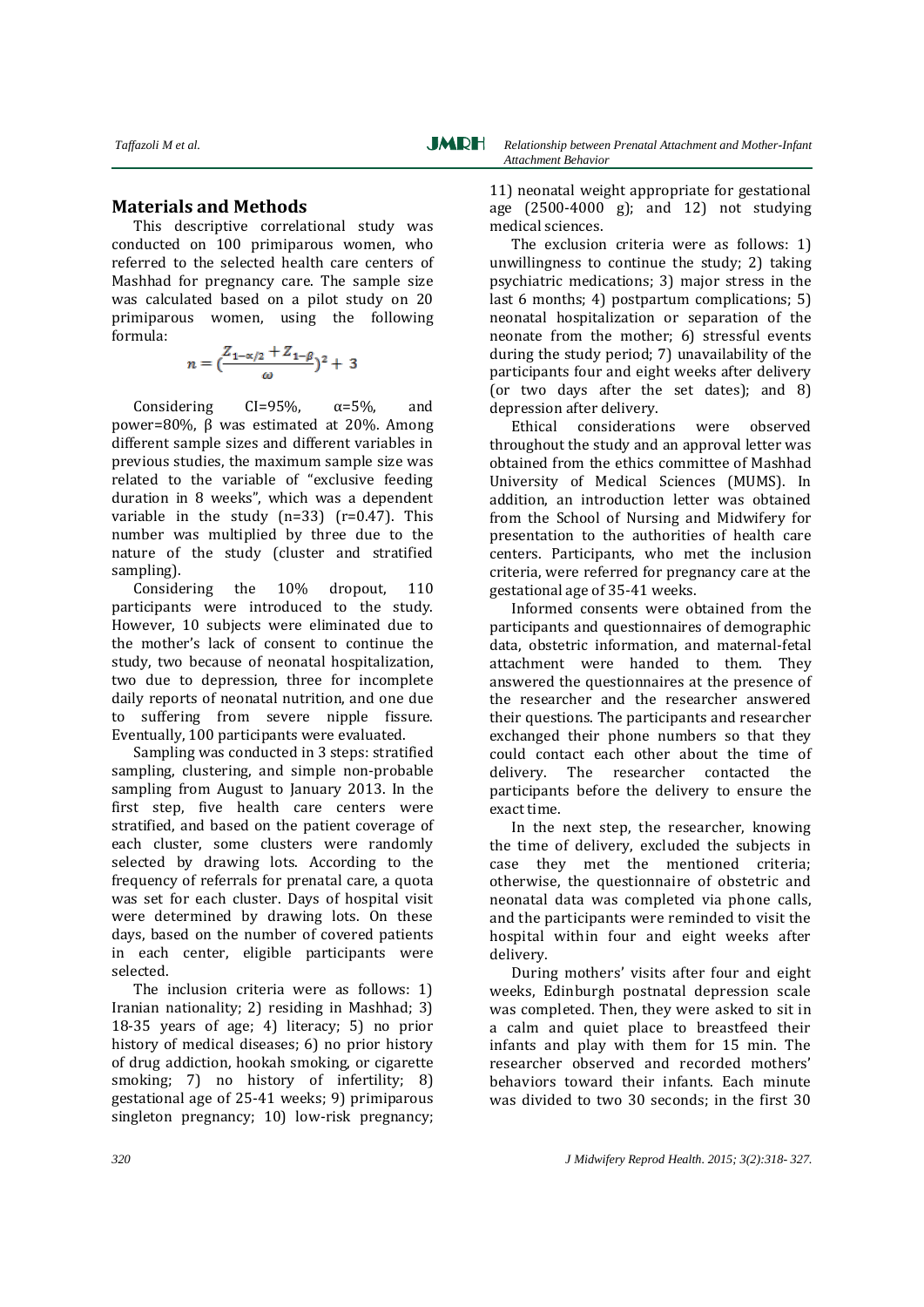seconds, the behaviors were observed and during the second half, the behaviors were recorded.

 Selection form: This form, completed via interview, consisted of the inclusion and exclusion criteria, which were based on the research objectives, latest published articles, and consultation with faculty members.

Demographic and obstetric questionnaire: This questionnaire consisted of 2 sections. The first part included 9 demographic questions which were completed at the beginning of the study. The second section included 12 questions related to the current pregnancy status of mothers; ten items were answered via interview and two items were completed using examination or mothers' medical records.

 Cranley's maternal-fetal attachment questionnaire: This questionnaire consisted of 24 statements, graded by 5-point Likert scale: strongly agree (5), agree (4), not sure (3), disagree (2), and strongly disagree (1). Question No. 22 was reverse scored. The minimum and maximum scores were 24 and 120, respectively, and higher scores indicated stronger attachment.

 Delivery and neonatal questionnaire: This questionnaire included two sections. The first part had three questions related to the time of delivery, maternal satisfaction, and childbirth experience and was completed via phone calls. The second part consisted of 10 questions related to neonatal gender and weight and parental satisfaction with the baby's gender.

 Avant's questionnaire of mother-infant attachment behaviors: This questionnaire included three groups of behaviors: emotional behaviors, proximity behaviors, and caring behaviors, observed for 15 min. In the first 30 seconds of each minute, the behaviors were observed and during the second half, these behaviors were recorded; each observed behavior was recorded once per minute.

In total, the observation took 15 min; therefore, each behavior was observed for a maximum of 15 times in 15 minutes. In total, 11 behaviors could be observed in 15 min and each observed behavior in one minute was allocated one score (total score=165). The sum of scores presented mother-infant attachment and higher scores indicated stronger attachment.

Edinburgh postnatal depression scale: This questionnaire consisted of 10 short phrases. Each answer was given a score of 0 to 3, based on the severity of the symptoms. Questions No. 1, 2, and 4 were scored from 0 to 3 and the rest were scored from 3 to 0. The total score was calculated by summing the scores. A total score of ≥ 10 indicated depression and a total score of < 10 showed the absence of depression. This questionnaire was completed 4 and 8 weeks after delivery by the mothers.

In order to confirm the validity of demographic and obstetric questionnaire, as well as the delivery and neonatal questionnaire, content validity was applied. At first, the questionnaires were prepared, based on the latest published papers, and then, 10 faculty members were asked to comment on the questionnaires. The questionnaires were revised based on the given comments and the final version was prepared for the study.

The validity of Avant's questionnaire was first determined by Avant (30). This questionnaire was translated to Farsi and by applying some changes in the questionnaire, its validity was confirmed. The validity of this questionnaire was also approved by Tousi et al. (2011) (32). The reliability of this scale was also confirmed via inter-rater reliability by Vakilian et al. (1998) (31).

Cranley's maternal-fetal attachment questionnaire was first applied by Cranley (1980) and its validity was confirmed (33). This scale was translated to Farsi by Khorramrudi (2001) in Iran and its validity was confirmed using content validity (34). Abbasi et al. also confirmed the validity of the Farsi version using content validity (2010) (35).

In addition, the reliability of this questionnaire was first approved by Cranley (1981) (33). The reliability of the Farsi version was confirmed by Khorramrudi (2001) via testretest  $(r=0.85)$  (34) and by Abbasi et al. (2010) by calculating Cronbach's alpha (alpha=0.8) (35). In the present study, Cronbach's alpha was calculated to be 0.08. Moreover, the reliability of Edinburgh depression scale has been confirmed in Iran in several studies such as those by Namazi (1994) (r=0.9) (36) and Montazeri et al. (2007) (37).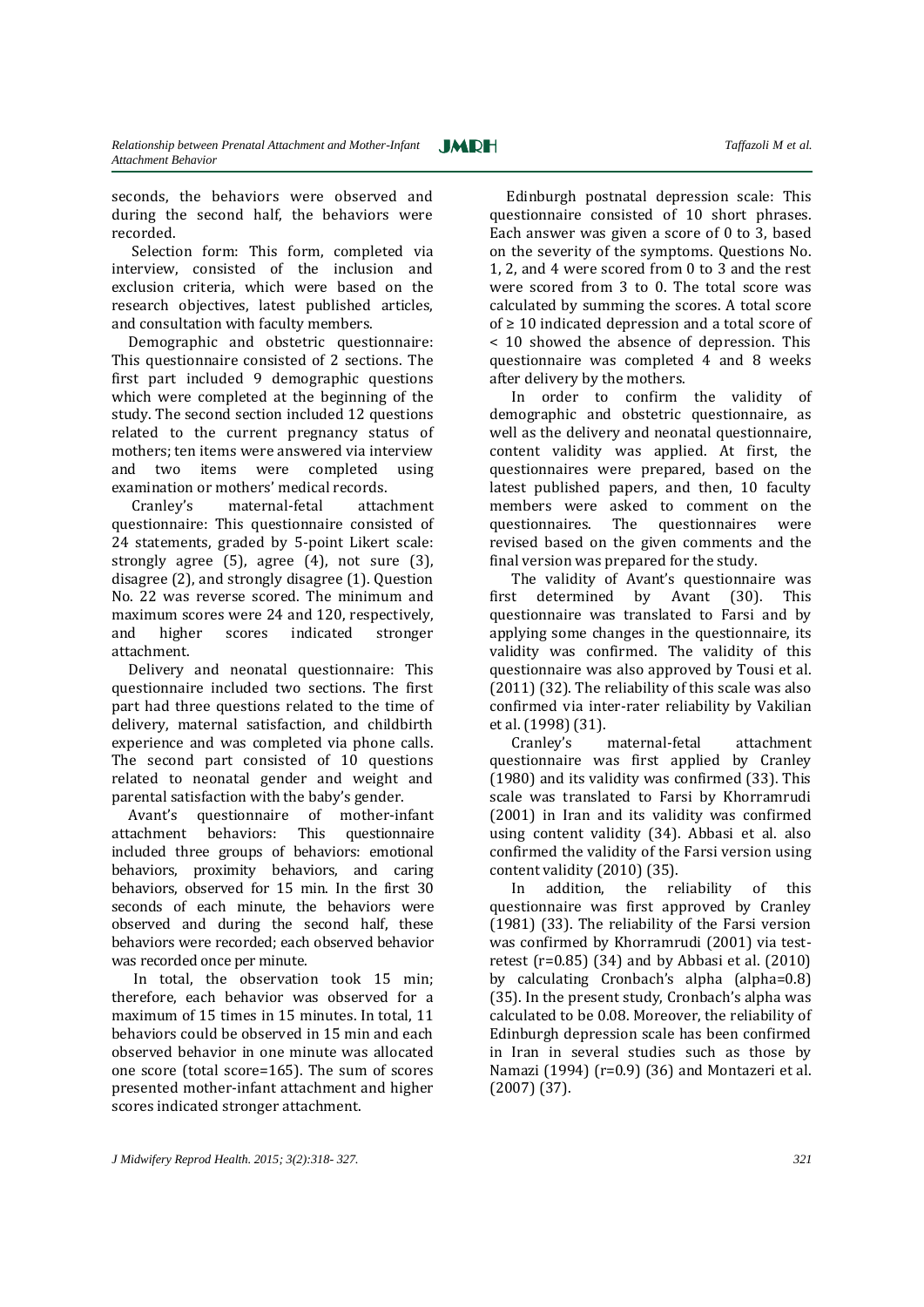*Taffazoli M et al. CARH Relationship between Prenatal Attachment and Mother-Infant Attachment Behavior*

For data analysis, Chi-square, Mann-Whitney U test, and Spearman's correlation coefficient were performed, using SPSS version 16. Moreover, descriptive statistics, absolute and relative frequency, and mean and standard deviation were calculated.

#### **Results**

The subjects were within the age range of 18-35 years (26±4.67 years) and gestational age of 36- 41 weeks (37± 1.28) (Table 1). In total, 77 women (77%) were housewives and 43 (43%) had high school diploma (or higher) (Table 1). Mean body mass index (BMI) before pregnancy was 25.22+-1.85 kg/m2. As the results showed, 56% of participants had normal delivery (Tables 1 & 2). Other demographic data are presented in Tables 1 & 2. Correlation of describive characteristics associated with total score of mother-infant attachment behaviors in 4 and 8 weeks after birth are presented in Tables 3 & 4 and results of mother-infant attachment behavior in the influentional variables are presented in Table 5.

|  |                           | Table 1. Demographic characteristics of |  |
|--|---------------------------|-----------------------------------------|--|
|  | participants in the study |                                         |  |

| Sub-groups                    | N(%       |
|-------------------------------|-----------|
| <b>Maternal education</b>     |           |
| Number (%)                    |           |
| Minimum literacy (reading and | 10(10.0)  |
| writing)                      | 20(20.0)  |
| Primary level education       | 27(27.0)  |
| Junior high education         | 30(30.0)  |
| High school diploma           | 13 (13.0) |
| Academic education            |           |
| Total 100                     |           |
| Husband's educational level   |           |
| Number (%)                    |           |
| Minimum literacy (reading and | 4(4.0)    |
| writing)                      | 27(27.0)  |
| Primary level education       | 27(27.0)  |
| Junior high education         | 33 (33.0) |
| High school diploma           | 9(9.0)    |
| Academic education            |           |
| Total 100                     |           |
| <b>Maternal occupation</b>    |           |
| Number (%)                    |           |
| Housewife                     | 77 (77.0) |
| Employed                      | 13 (13.0) |
| Student                       | 10(10.0)  |
| Total 100                     |           |
| Husband's occupational status |           |

| Sub-groups                               | N(%)      |
|------------------------------------------|-----------|
| Number (%)                               |           |
| Employed                                 | 15 (15.5) |
| Worker                                   | 82 (84.5) |
| Total 100                                |           |
| <b>Breastfeeding training after</b>      |           |
| delivery                                 |           |
| Number (%)                               |           |
| Yes                                      | 74 (74.0) |
| No                                       | 26 (26.0) |
| Total 100                                |           |
| <b>Mode of delivery</b>                  |           |
| Number (%)                               |           |
| Normal vaginal delivery                  | 56 (56.0) |
| Emergency cesarean section               | 38 (38.0) |
| Elective cesarean section                | 6(6.0)    |
| Total 100                                |           |
| <b>First lactation after delivery</b>    |           |
| Number (%)                               |           |
| Immediately after delivery               | 54 (54.0) |
| Less than 2 hours                        | 41 (41.0) |
| More than 2 hours                        | 5(5.0)    |
| Total 100                                |           |
| First skin contact after delivery        |           |
| Number (%)                               |           |
| Yes<br>Nο                                | 63 (63.0) |
|                                          | 37(37.0)  |
| Total 100<br><b>Marital satisfaction</b> |           |
| Number (%)                               |           |
| Not at all                               | 0(0.0)    |
| Low                                      | 1(1.0)    |
| Relatively low                           | 15(15.0)  |
| Relatively high                          | 45(45.0)  |
| High                                     | 39(39.0)  |
| Very high                                | 0(0.0)    |
| Total 100                                |           |
| Interest in children                     |           |
| Number (%)                               |           |
| Not at all                               | 75 (75.0) |
| Medium                                   | 9(9.0)    |
| High                                     | 16(16.0)  |
| Total 100                                |           |

**Table 2.** Demographic characteristics of participants in the study

| <b>Variables</b> | $SD \pm Mean$  |
|------------------|----------------|
| Maternal age     | $67.26 + 4$    |
| Gestational age  | $28.37+1$      |
| Neonatal weight  | 67.18+456.3524 |
| RMI              | $85.22 + 1.25$ |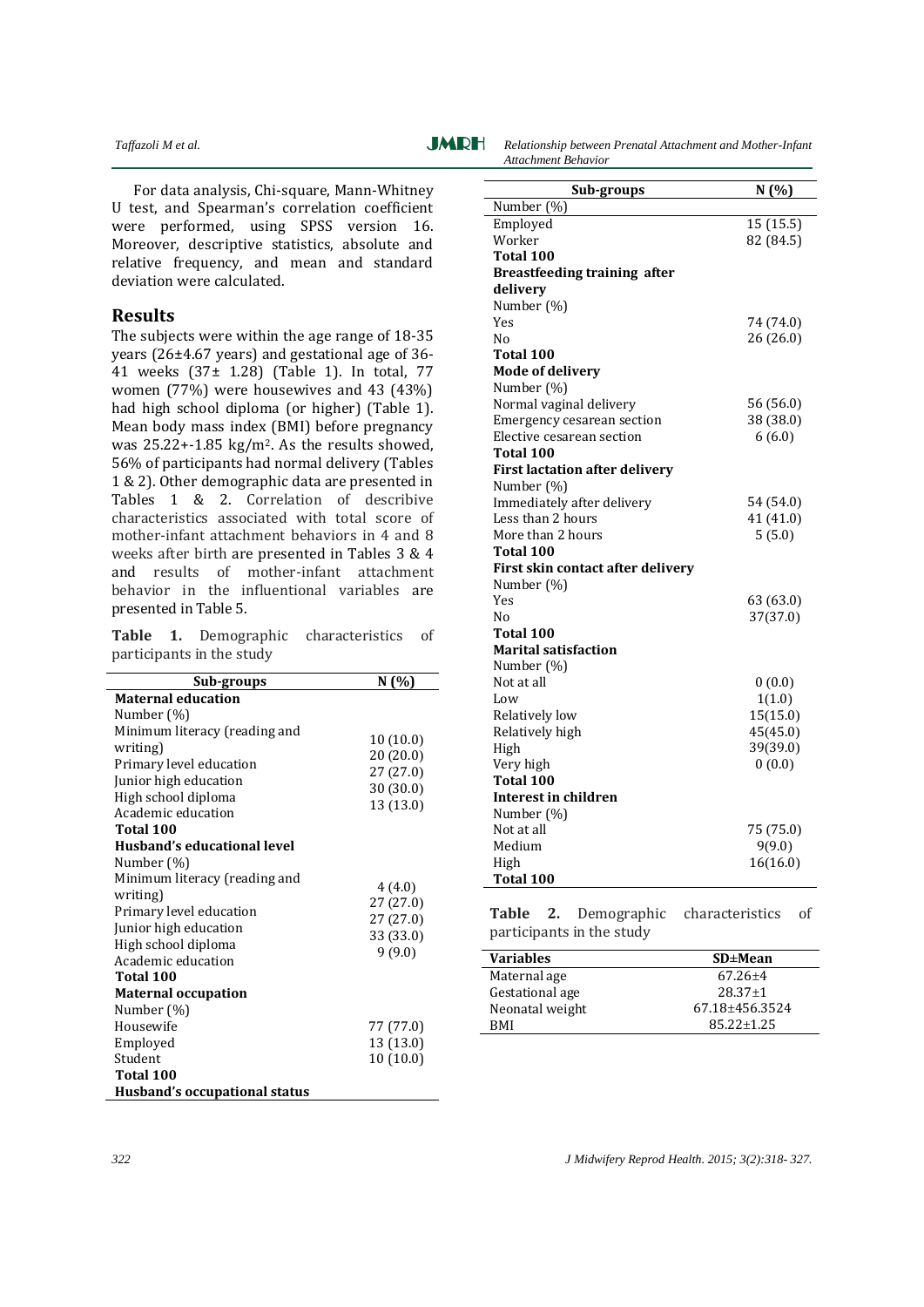**Table 3.** Correlation coefficients for descriptive characteristics associated with the total score of motherinfant attachment behaviors four and eight weeks after birth

| <b>Variables</b>               | <b>Mother-infant attachment behaviors</b><br>after 4 weeks |              | <b>Mother-infant attachment behaviors</b><br>after 8 weeks |            |
|--------------------------------|------------------------------------------------------------|--------------|------------------------------------------------------------|------------|
| Maternal age                   |                                                            | $P=0.106$    |                                                            | $P=0.247$  |
|                                | Spearman                                                   | $r = 0.336$  | Spearman                                                   | $r=0.135$  |
| Maternal education             | Spearman                                                   | P < 0.001    | Spearman                                                   | P < 0.001  |
| Husband's education            | Spearman                                                   | $P=0.474$    | Spearman                                                   | $P=0.491$  |
| Marital satisfaction           | Spearman                                                   | P < 0.001    | Spearman                                                   | P < 0.001  |
|                                |                                                            | $P=0.211$    |                                                            | $P=0.300$  |
| Gestational age                | Spearman                                                   | $r = -0.170$ | Spearman                                                   | $r=-0.225$ |
| BMI                            | Spearman                                                   | $P=0.478$    | Spearman                                                   | $P=0.465$  |
|                                |                                                            | $r=-0.322$   |                                                            | $r=-0.155$ |
| Mode of delivery               | Chi square                                                 | $P=0.438$    | Chi square                                                 | $P=0.430$  |
|                                |                                                            | $P=0.170$    |                                                            | $P=0.359$  |
| Neonatal weight                | Spearman                                                   | $r=0.178$    | Spearman                                                   | $r=0.193$  |
| First lactation after delivery | Spearman                                                   | P < 0.001    | Spearman                                                   | P < 0.001  |
|                                |                                                            |              |                                                            |            |

**Table 4.** Correlation coefficients for descriptive characteristics associated with the total score of motherinfant attachment behaviors four and eight weeks after childbirth

|                                       |  | <b>Mother-infant attachment</b> |                 |                                                                | <b>Mother-infant attachment</b> |
|---------------------------------------|--|---------------------------------|-----------------|----------------------------------------------------------------|---------------------------------|
| Sub-groups                            |  | behaviors 4 weeks after         |                 |                                                                | behaviors 8 weeks after         |
|                                       |  | delivery (Mean±SD)              |                 |                                                                | delivery (Mean±SD)              |
| <b>Maternal occupational status</b>   |  |                                 |                 |                                                                |                                 |
| Housewife                             |  |                                 | $1.25 + 0.43$   |                                                                | $1.26 + 0.44$                   |
| Employed                              |  |                                 | $1.28 + 0.48$   |                                                                | $1.28 + 0.48$                   |
| Student                               |  |                                 | $1.28 + 0.48$   |                                                                | $1.14 \pm 0.37$                 |
|                                       |  |                                 |                 | $F=0.267$ P=0.066 F=0.027 P=0.212 Spearman Results             |                                 |
| Husband's occupation                  |  |                                 |                 |                                                                |                                 |
| Employed                              |  |                                 | $1.26 + 0.44$   |                                                                | $1.21 \pm 0.42$                 |
| Worker                                |  |                                 | $1.29 + 0.46$   |                                                                | $1.29 + 0.46$                   |
|                                       |  |                                 |                 | $F=1.547$ P=0.464 F=1.193 P=0.433 Chi-square Results           |                                 |
| First skin contact after delivery     |  |                                 |                 |                                                                |                                 |
| Immediately after delivery            |  |                                 | $1.22 \pm 0.42$ |                                                                | $1.22 + 0.44$                   |
| One hour after delivery               |  |                                 | $1.25 \pm 0.43$ |                                                                | $1.25 \pm 0.43$                 |
| Two hours after delivery              |  |                                 | $1.55 \pm 0.52$ |                                                                | $1.33 \pm 0.50$                 |
| During the first 24 hours             |  |                                 | $1 + 0.00$      |                                                                | $1+0.00$                        |
|                                       |  |                                 |                 | F= $1.628$ P< $0.001$ F= $1.628$ P< $0.001$ Chi-square Results |                                 |
| Breastfeeding training after delivery |  |                                 |                 |                                                                |                                 |
| Yes                                   |  |                                 | $1.25 \pm 0.43$ |                                                                | $1.30 \pm 0.46$                 |
| N <sub>0</sub>                        |  |                                 | $1.26 + 0.44$   |                                                                | $1.20 + 0.40$                   |
|                                       |  |                                 |                 | $F = 1.524$ P=0.506 F=0.019 P=0.695 Chi-square Results         |                                 |
| Interest in children                  |  |                                 |                 |                                                                |                                 |
| Not at all                            |  |                                 | $1 \pm 0.00$    |                                                                | $1 \pm 0.00$                    |
| Medium                                |  |                                 | $1.15 \pm 0.37$ |                                                                | $1.26 \pm 0.45$                 |
| High                                  |  |                                 | $1.29 + 0.46$   |                                                                | $1.29 + 0.46$                   |
|                                       |  |                                 |                 | F= $0.213$ P= $0.004$ F= $0.556$ P= $0.027$ Chi-square Results |                                 |

The results of Spearman's correlation coefficient showed a direct positive association between maternal-fetal attachment and emotional and proximity behaviors in mother-infant bonding four and eight weeks after delivery (P<0.001) (Table 6). In fact, stronger maternal-fetal attachment was associated with more emotional and proximity behaviors. However, no significant relationship was found between maternal-fetal attachment and mother-infant caring behaviors at week 4) (Table 6).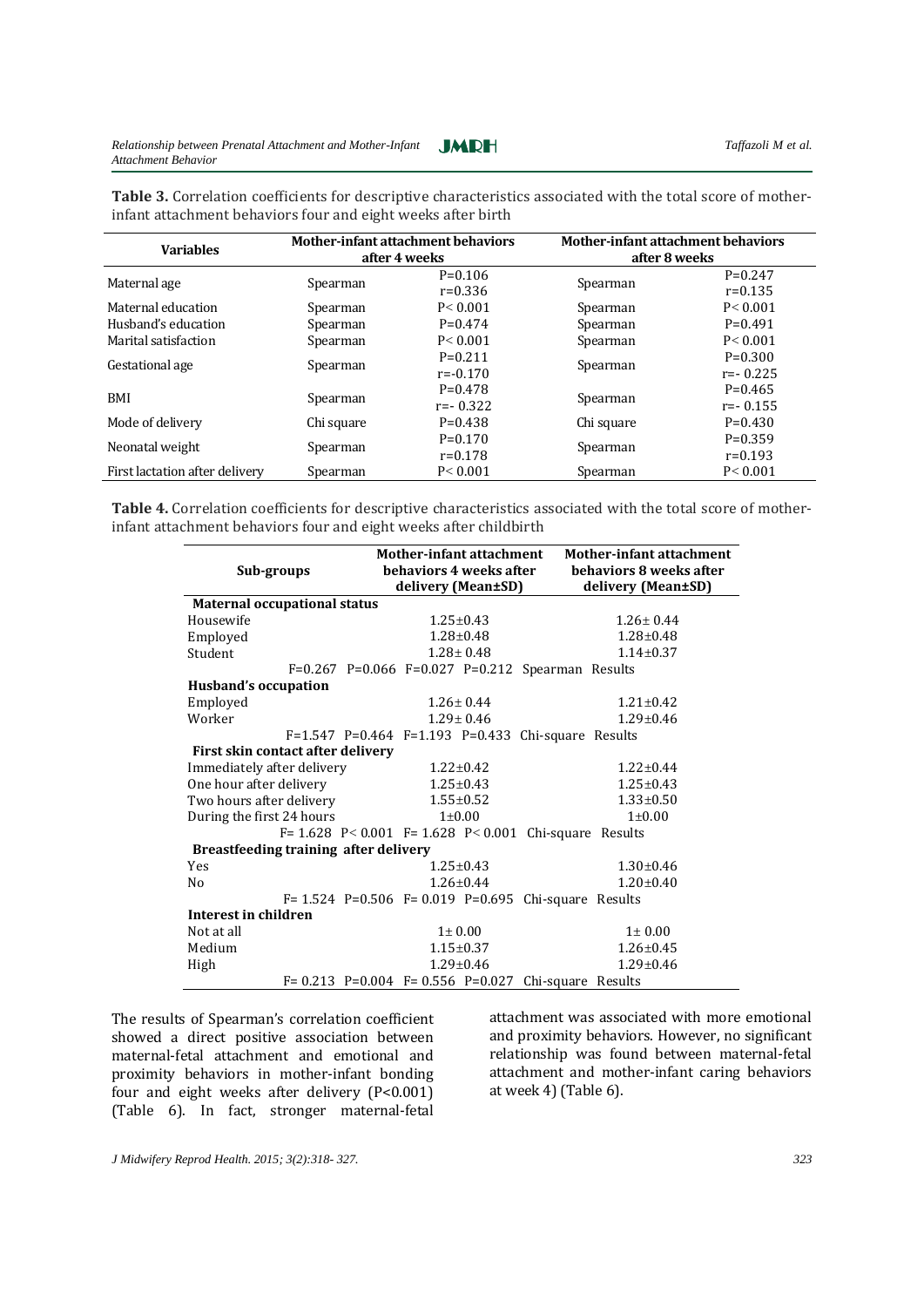**Table 5.** The results of regression model based on mother-infant attachment behaviors in the presence of effective variables

| <b>Effective</b><br>variables | Attachment four<br>weeks after<br>delivery (P-value) | <b>Attachment</b><br>eight weeks<br>after delivery<br>(P-value) |
|-------------------------------|------------------------------------------------------|-----------------------------------------------------------------|
| Maternal<br>education         | 0.001<                                               | 0.05                                                            |
| Marital<br>satisfaction       | 0.05                                                 | 0.005<                                                          |
| Interest in<br>children       | 020.0                                                | 004.0                                                           |

**Table 6.** Correlation of maternal-fetal attachment with emotional, caring, and proximity behaviors four and eight weeks after childbirth

| <b>Variables</b>       | <b>Four weeks</b><br>after delivery<br>Rs(P) | Eight weeks<br>after delivery<br>Rs(P) |
|------------------------|----------------------------------------------|----------------------------------------|
| Emotional<br>behaviors |                                              | $0.752 \le 0.001$ $0.670 \le 0.001$    |
| Proximity<br>behaviors |                                              | $0.753 \leq 0.001$ $0.626 \leq 0.001$  |
| Caring behaviors       | 0.072(0.478)                                 | 0.120(0.233)                           |

### **Discussion**

Maternal-fetal attachment is an important part of pregnancy that facilitates future communication between the mother and neonate (38). More attached mothers are able to keep the fetus and neonate healthy, whereas less attached mothers experience various problems and are unable to maintain the health of their fetus or neonate (39).

The present study showed a significant direct relationship between maternal-fetal attachment and emotional and proximity behaviors; i.e., stronger maternal-fetal attachment was accompanied by more emotional and proximity behaviors in mother-infant relationship. In this regard, Abbasi et al. (2008) showed that increased maternal-fetal attachment leads to the improvement of mother's mental health and desirable communication between mother and neonate (35).

Nagata et al. (2003) also showed a significant correlation between intrauterine/postpartum attachment and attachment one year after delivery (40). In a study by Vakilian et al. (1386), emotional behaviors had the maximum score

among other attachment behaviors (31). Findings of the present study were in agreement with studies by Davachi (2000) (4), Carter (1981) (38) and Griss (43). In other words, mothers who paid more attention to their fetus showed more affection and care toward their babies after delivery; they smiled more often to their infants and hugged and kissed them more regularly.

Fuller in his study on maternal-fetal attachment stated that attachment before delivery is related to mother-infant attachment during the first days of birth (26). Griss concluded that attachment before delivery could predict attachment 4-6 weeks after delivery. Leifer (1986) (25) and Muller (1996) (27) in separate studies reported that maternal-fetal attachment during pregnancy could be considered a predictor for mother-infant attachment behaviors.

Although many studies have shown a positive relationship between maternal-fetal attachment and mother-infant attachment behaviors, some controversial results have been reported. For instance, Davis (1989) found no significant difference between attachment behaviors of mothers who touched their abdomen during the third semester of pregnancy and others (28).

Similarly, Cranley found no relationship between maternal-fetal attachment and maternal feelings within the first 3 days after birth (29). The reason behind this discrepancy could be the application of different instruments for observing mother-infant attachment behaviors and the short follow-up period, which was only 2-3 days after birth in these studies.

Mihara et al. (2005) studied attachment behaviors in Japanese and Brazilian populations and concluded that women's feelings are similar, although there are some differences in behaviors between these populations. For instance, Japanese mothers mostly looked at their babies without touching them, while Brazilian mothers looked at their babies less and spent more time on taking care of their neonates. These behaviors were related to cultural and socioeconomic differences between these countries (44).

According to the findings of the present study, no significant correlation was found between maternal-fetal attachment and mother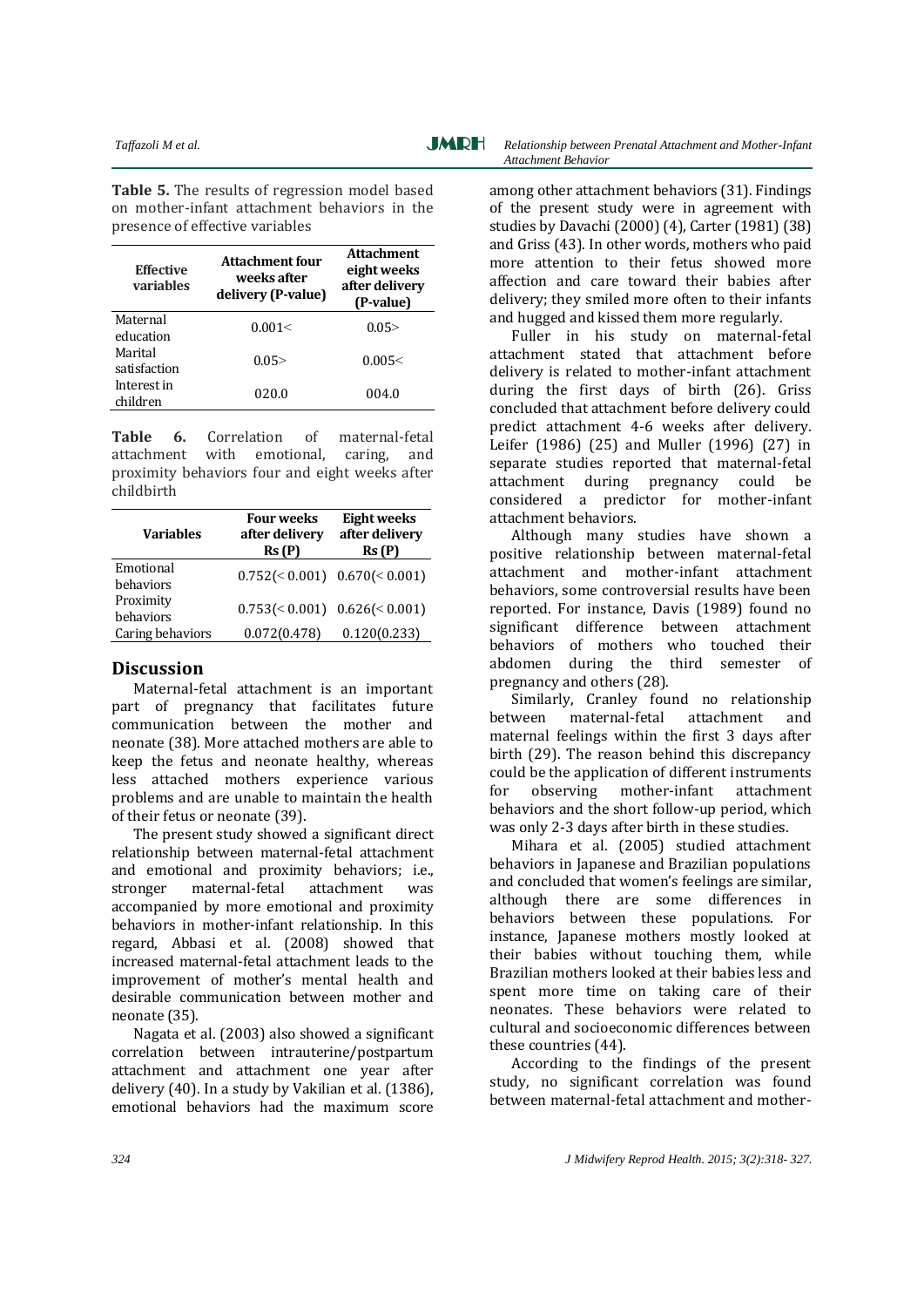infant caring behaviors. This result was in contrast with the findings by Brimnezhad et al. (2011) (45) and Vakilian et al. (2008) (31). In the mentioned studies, the minimum score was given to caring behaviors. According to the present research and other conducted studies, maternal-fetal attachment is one of the influential factors for mother-infant attachment behaviors. These findings could be applied for enriching mother-infant attachment behaviors during pregnancy.

Despite the researchers' effort to eliminate and control the confounding factors, some of them were out of control. First, the differences in participants' personalities and emotional status affected their answers to the questionnaires; this problem was relatively controlled by the random selection of health care centers.

Second, despite assuring participants about the confidentiality of the data and providing proper conditions for answering the questions, some participants might have answered the questions less precisely; this was also uncontrollable by the researcher. Finally, answering the questionnaires in a limited amount of time and breastfeeding out of the house at the presence of the researcher might have influenced the given answers.

#### **Conclusion**

The results could be applied for future health care planning and policy making. For instance, consultation and educational programs can be held for health care providers to focus on maternal-fetal attachment and mother-infant bonding.

#### **Acknowledgements**

This study was part of a MSc research proposal, approved by MUMS (code: 911204). The authors would like to thank MUMS for the full financial support, the respected staff at health care centers for their cooperation, and mothers for their participation in the study.

#### **Conflicts of interest**

Authors declared no conflicts of interest.

#### **References**

1. Carter JL. Promoting maternal attachment through prenatal intervention. MCN: The

*J Midwifery Reprod Health. 2015; 3(2):318- 327. 325*

American Journal of Maternal/Child Nursing. 1981; 6:107-112.

- 2. Behrman RE, Kliegman RM, Jenson HB (eds). Nelson Textbook of Pediatrics. 17th ed. Philadelphia: Saunders. 2004; P: 157-161.
- 3. Schanler RJ. The use of human milk for premature infants. Pediatric Clinics of North America. 2001; 48(1):207-219.
- 4. Carter JL. Promoting maternal attachment through prenatal intervention. MCN: The American Journal of Maternal/Child Nursing. 1982; 16:107-112.
- 5. Virginia LC, N ancy L, Associates, Inc. Infant attachment: what we know now. U.S department of health and human services 1991. Available at: http:// aspe.hhs.gov/daltcp/reports/inatrpt.pdf.
- 6. Mc dad E. Psychological Preparation for Motherhood and its Assosiation with Postpartum Outcomes [PhD dissertation]. Eugene: University of Oregon; 2008.
- 7. Wilkerson ML. Maternal Role Attainment Among First Time Mothers Of Full Term Infants And Premature Infants As A Function Of Planned VS. Unplanned Pregnancy [PhD dissertation]. Texas: University of Houston; 1996.
- 8. Muller M. A questionnaire to measure mother to infant attachment. Journal of Nursing Measurement. 1994; 2(2):129-141.
- 9. Gelder M. Oxford Textbook of psychiatry. 3rd ed. Oxford: Oxford University Press; 1996.
- 10. Yarcheski A, Mahon NE, Yarcheski TJ, Hanks MM, Cannella BL. A meta-analytic study of predictors of maternal-fetal attachment. International Journal of Nursing Studies. 2009; 46(5):708-715.
- 11. Pillitteri A. Maternal and child health nursing: Care of the Childbearing and Childrearing Family. Philadelphia: Lippincott Williams & Wilkins; 2013. p: 601-616.
- 12. Cannella BL. Maternal –fetal attachment: an integrative review. Journal of Advanced Nursing. 2005; 50(1): 60-68.
- 13. Jose M, Graciela N, Liliana B, Ana M, Armando G. Maternal and perinatal factors influencing the duration of exclusive Breast feeding during the first 6 month of life. Journal of Human Lactation. 2003; 19(2):136-144
- 14. Losch M, Dungy CI, Russell D, Dusdieker LB. Impact of attitudes on maternal decisions regarding infant feeding. The Journal of Pediatrics. 1995; 126:507–514.
- 15. Salisbury A, Law K, LaGasse L, Lester B. Maternalfetal attachment. JAMA. 2003; 289(13):1701.
- 16. Speckhard A. Traumatic death in pregnancy: The significance of meaning and attachment. In Figley CR, Bride BE, Mazza N (eds), Death and trauma: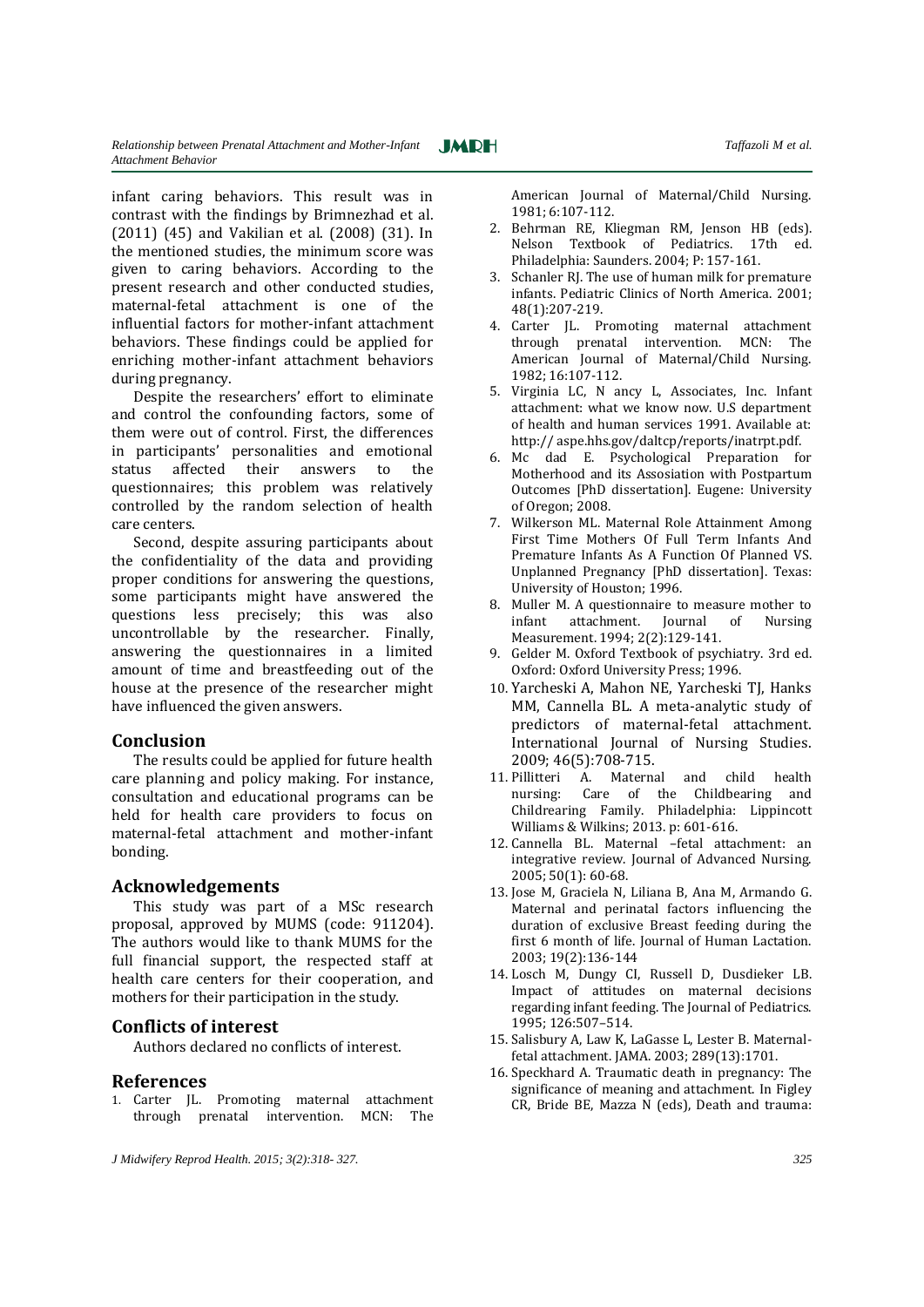**JMRH** 

**Taffazoli** *M et al.* **Comparison in the contract of** *Relationship between Prenatal Attachment and Mother-Infant Attachment Behavior*

The traumatology of grieving. Washington, DC: Taylor and Francis; 1997. p: 67-100.

- 17. Pillite A. Maternal and child health nursing. 4th ed. UK: Lippincott; 2003; p: 201-226
- 18. Lawson KL, Turriff-Jonasson SI. Maternal serum screening and psychosocial attachment to pregnancy. Journal of Psychosomatic Research. 2006; 60: 371-378.
- 19. Foster SF, Slade P, Wilson K. Body image, maternal-fetal attachment and breast-feeding. Journal of Psychosomatic Research. 1996;41: 181–184
- 20. Mikhail MS, Freda MC, Merkatz RB, Polizzotto R, Mazloom E, Merkatz IR. The effect of fetal movement counting on maternal attachment to fetus. American Journal of Obstetrics and Gynecology. 1991; 165(4):988-991.
- 21. Eileen F R. The Relationship between Prenatal Maternal Attachment, Postpartum Depressive Symptoms and Maternal Role Attainment [PhD dissertation]. Chicago: University of Chicago; 1994.
- 22. Reading AE, Campbell S, Cox DN, Sledmere CM. Health beliefs and health care behavior in pregnancy. Obstetrical & Gynecological Survey. 1983; 38(3):140-141.
- 23. Lindgren K. Relationships among maternal-fetal attachment, prenatal depression and health peactices in pregnancy. Research in Nursing and Health. 2001; 24: 203-217.
- 24. Huang HC, Wang SY, Chen CH. Body Image, Maternal-Fetal Attachment, and Choice of Infant Feeding Method: A Study in Taiwan. Birth. 2004; 31(3):183-188.
- 25. Leifer M. Psychological effects of motherhood. New York: Prager; 1980.
- 26. Fuller JR. Early patterns of maternal attachment. Health Care for Women International. 1990; 11:433–446.
- 27. Müller ME. Prenatal and postnatal attachment: A modest correlation. Journal of Obstetric, Gynecologic, & Neonatal Nursing. 1996; 25(2): 161-166.
- 28. Davis MS, Akridge KM. The effect of promoting intrauterine attachment in primiparas on postdelivery attachment. Journal of Obstetric, Gynecologic, & Neonatal Nursing. 1987; 16(6): 430-437.
- 29. Cranly MS. Development of a tool for the measurement of maternal attachment during pregnancy. Nursing Research. 1981; 30: 281-284.
- 30. Tilokskulchai F, Phatthanasiriwethin S, Vichitsukon K, Serisathien Y. Attachment behaviors in mothers of premature infants: a descriptive study in Thai mothers. The Journal of Perinatal & Neonatal Nursing. 2002; 16(3):69-83.
- 31. Vakilian K, Khatamidoost F, Khorsandi M. Effect of kangaroo mother care immediately after birth on maternal attachment behavior before hospital discharge. Medical Journal of Hormozgan University. 2007; 11(1):57-63.
- 32. Toosi M, Akbarzadeh M, Zare N, Sharif F. Effect of Attachment Training on Anxiety and Attachment Behaviors of first-time Mothers. Hayat Journal. 2011; 17(3):69-79
- 33. Siddiqui A, Hagglof B. Does maternal prenatal attachment predict postnatal mother–infant interaction?. Early Human Development. 2000; 59: 13–25.
- 34. Khoramrody R. The effect of mothers touch on Maternal Foetal Attachment [PhD dissertation]. Tehran: Iran University of Medical Sciences; 2000.
- 35. Abbasi A, Tafazoli M. The effect of education of maternal attachment behavior on maternal- fetal attachment in primiparus women. Journal of Hamadan Nursing and Midwifery University. 2009; 17(1): 35-40.
- 36. Namazi SH. The roll e of psychological and demographic variables on postpartum depression [PhD dissertation]. Tehran: Iran University of Medical Sciences; 1993.
- 37. Montazeri A, Torkan B, Omidvar S. The Edinburgh postnatal depression scale (EPDS): translation and validation study of the Iranian version. BMC Psychiatry. 2007; 7: 11.
- 38. Andrade S, Atkins M, Battersy S, Buchanan P, Cowbrough K, Duncan J, et al. National Institute for Health and Clinical Excellence. A peer-support programme for woman who breastfeed commissioning guide implementing NICE guidance; 2008.
- 39. Sandbrook SP, Adamson Macedo EN. Maternalfetal attachment: searching for a new definition. Neuro Endocrinology Letters. 2004; 25(1): 169– 182.
- 40. Nagata M, Nagai Y, Sobajima H, Ando T, Honjo S. Depression in mother and maternal attachmentresults from a follow-up study at 1years postpartum. Psychopathology. 2002; 36: 142-151.
- 41. Davachi A, Khoramroodi R, Shahpoorian F, Haghani H. Fetal touching! Does it improve maternal fetal, or meternal newborn attachment?. Iran Journal of Nursing. 2000; 13(24):16-24. [Persian]
- 42. Vakilian K. The effect of contact immediately after delivery between mother and infant on behavior attachment in nulliparous women before discharge, one and three month after birth in the teaching hospital in Tehran [PhD dissertation]. Tehran: Iran University of Medical Sciences; 1992.
- 43. Nematbakhsh F, Kordi M, Sahebi A, Esmaeeli H. The effect of mother – infant skin to skin contact

*326 J Midwifery Reprod Health. 2015; 3(2):318- 327.*